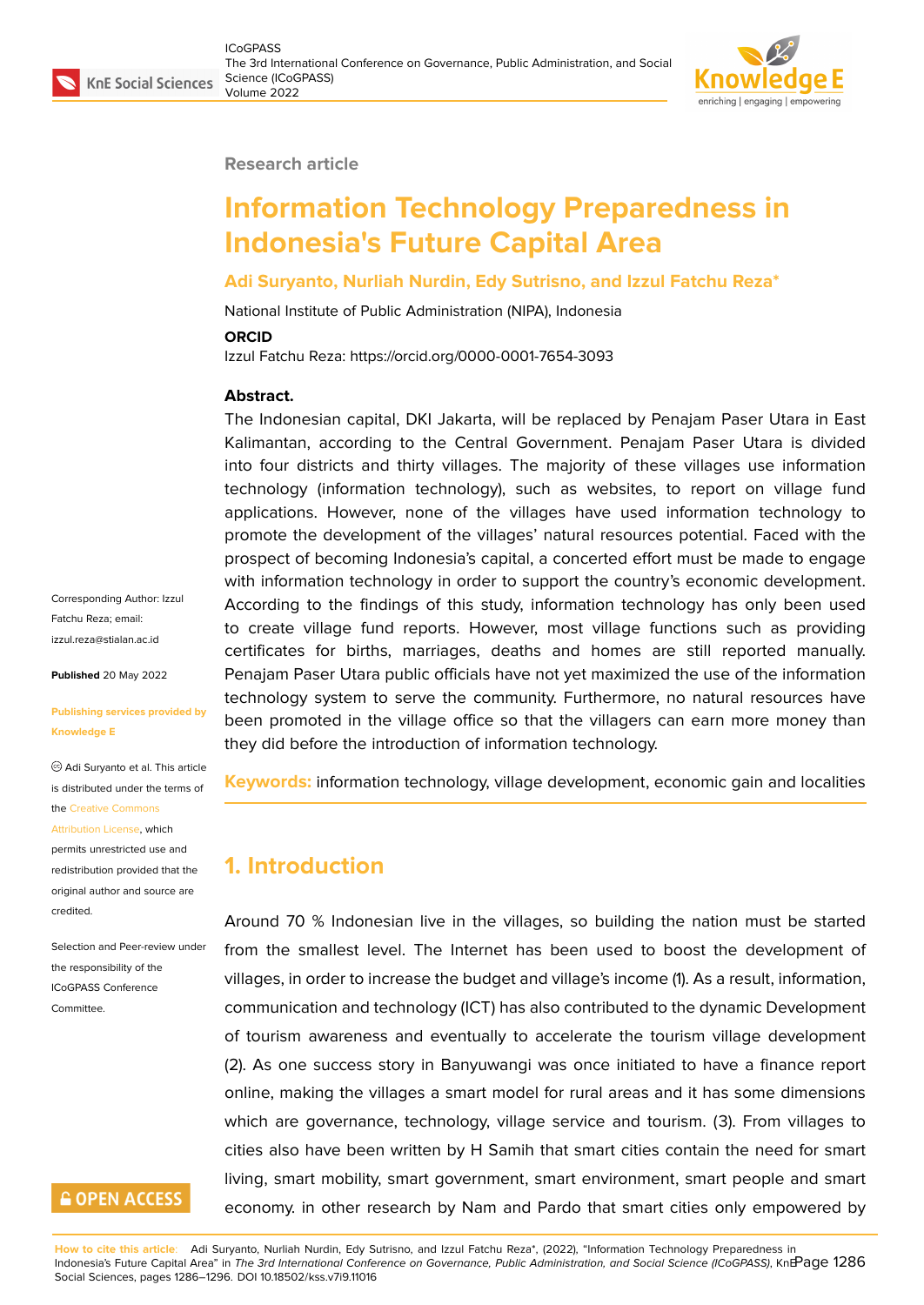**KnE Social Sciences** 



technology, people and institutions (4). An extension of these approaches is proposed to account for the increasingly important role of the sector in innovation and diffusion of technology. In addition, it is argued that the global diffusion of key value-added core components and the imperatives of dynamic, information-related economies of scale tend to erode comparative advantages from low labor costs in developing countries (5). These studies have shown the important meaning of information and technology that embrace unrecognized and underdeveloped villages.

On August 26, 2019, the President of the Republic of Indonesia, Joko Widodo, officially announced that the capital city of Indonesia would be moved to East Kalimantan, precisely in Penajam Paser Utara (PPU). The relocation of the capital city to East Kalimantan with various considerations including minimal risk of natural disasters, such as floods, tsunamis, forest fires, volcanoes and landslides; strategic location in the middle of Indonesia; locations close to developed urban areas such as Balikpapan and Samarinda; relatively complete infrastructure; and available land controlled by the government covering an area of 180 thousand hectares (6).

Herdiana, in her research states that there are at least 6 (six) conditions that must be prepared in moving the capital, which are interrelated with each other. Those conditions are 1) Visionary leadership and commitment consistency; 2) Comprehensive legal rules; 3) A participatory and accommodating planning process, 4) Professional human resources; 5) Cultural characteristics and openness of local communities; and 6) Government organizational culture and social values (7). In addition to these 6 requirements, in the era of the industrial revolution 4.0, of course, the selection of regions that have readiness both in terms of machine and human resources in the use of digital technology is very necessary, to maximize village potential which will have an impact on improving community welfare.

The development of the industrial revolution 4.0 which is marked by the internet of things, machine learning, big data, and cloud computing must be responded to quickly and accurately by all groups, both the private world, the community, and the public sector. Organizations or agencies that can go hand in hand with the spirit of industry 4.0 can benefit from the application of the industrial revolution in all sectors of life. On the other hand, organizations that are unable to accommodate the industrial revolution 4.0 will be left behind and find it difficult to communicate and compete with other organizations (8).

The development of the industrial revolution is no exception and must also be responded to by the public sector. The application of government based on egovernment is inevitable, because e-government is also a means to achieve good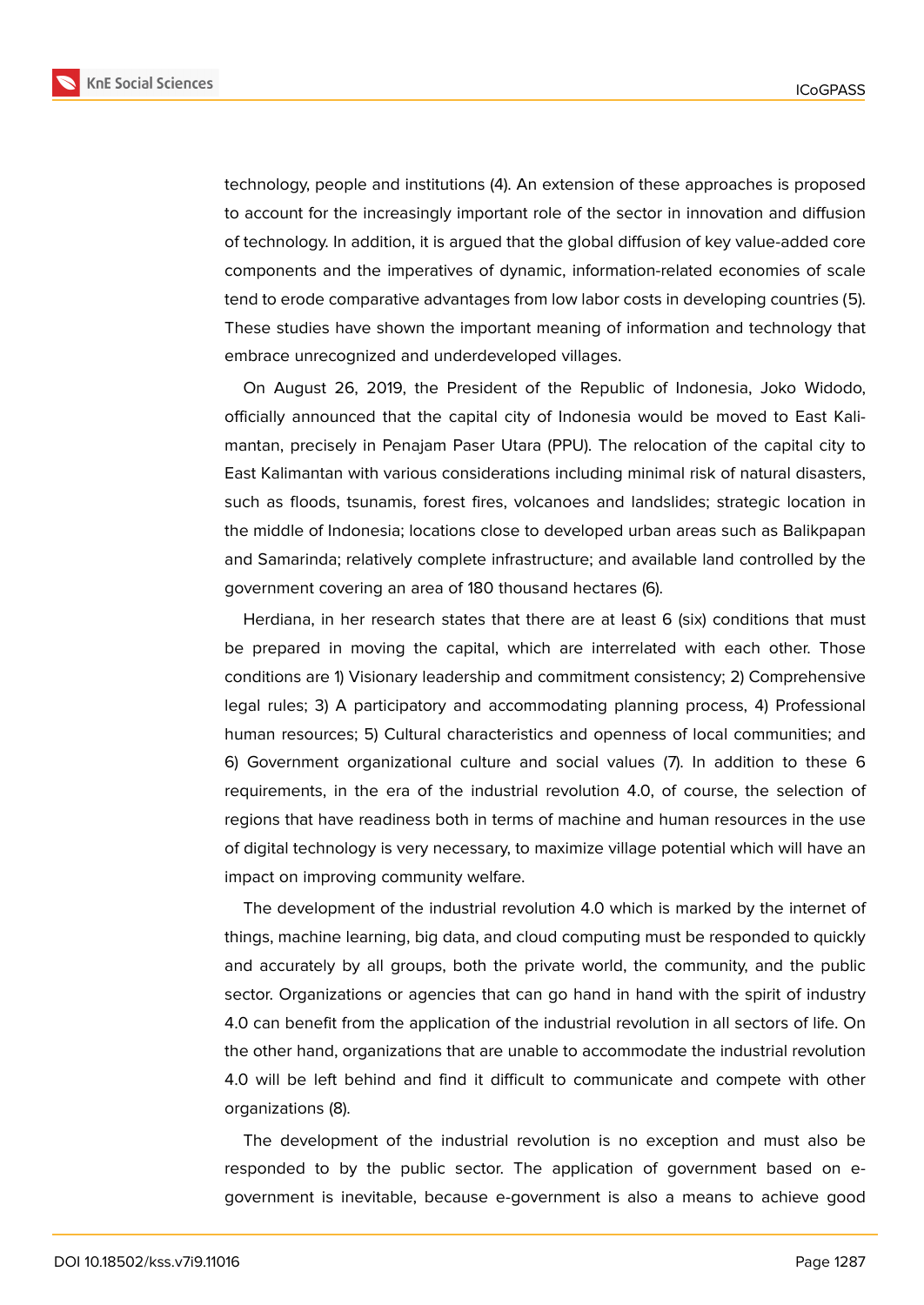

governance. In Eka Pertiwi and Muhammad Muslihudin's research (2018) conducted in Bumirejo Village, it was found that e-government helps in increasing Village Potential using mobile web (Pratiwi and Muslihudin, 2018). PPU, as a candidate for the capital of the State of Indonesia, must be more advanced than other cities in the application of digital technology. There are many potential villages in PPU that can be utilized to improve community welfare through the use of digital technology.

PPU has a lot of potential such as agriculture and plantations with a large area of land as well as facilities and infrastructure such as roads and adequate transportation facilities. PPU also has fishery and marine potential with a marine area of 272.24  $km<sup>2</sup>$ and is crossed by the Makassar Strait, a breeding route for fish with high economic value. In addition, PPU also has mining potential such as metal and energy minerals (gold, oil, gas, and coal) as well as various types of stones such as limestone, mountain rock, limestone, and quartz sand (9).

Based on a preliminary study conducted by distributing questionnaires to village officials and the community in PPU, totaling 79 respondents, it was found that 40.5% of respondents thought that digital-based village services were still not good. and 17.8% of respondents stated that the Village apparatus had not maximized the use of digital technology to maximize Village Potential. This shows the need for more readiness from PPU as a candidate for capital in the development of digital technology.

# **2. Method**

This research is mixed methods research. Mixed method is relevant to be employed in this research because quantitative data regarding the Penajam Paser Utara public officers' opinions of technology implementation must be confirmed with explanations from the public servant and the community.

Quantitative methods are chosen to get a picture of public perceptions related to the importance of applying digital technology in managing government. Respondents in the quantitative method amounted to 79 people consisting of village officials and the community, sampling was carried out by purposive sampling method that met the criteria in the study. Qualitative methods are used to explore the readiness of PPU districts as candidates for the capital of the Republic of Indonesia in the application of digital technology to support village potential and improve community welfare.

Respondents are taken from all samples of 30 villages in PPU with three different categories for depth in interview, developed (reaching 7 billion local budget with highest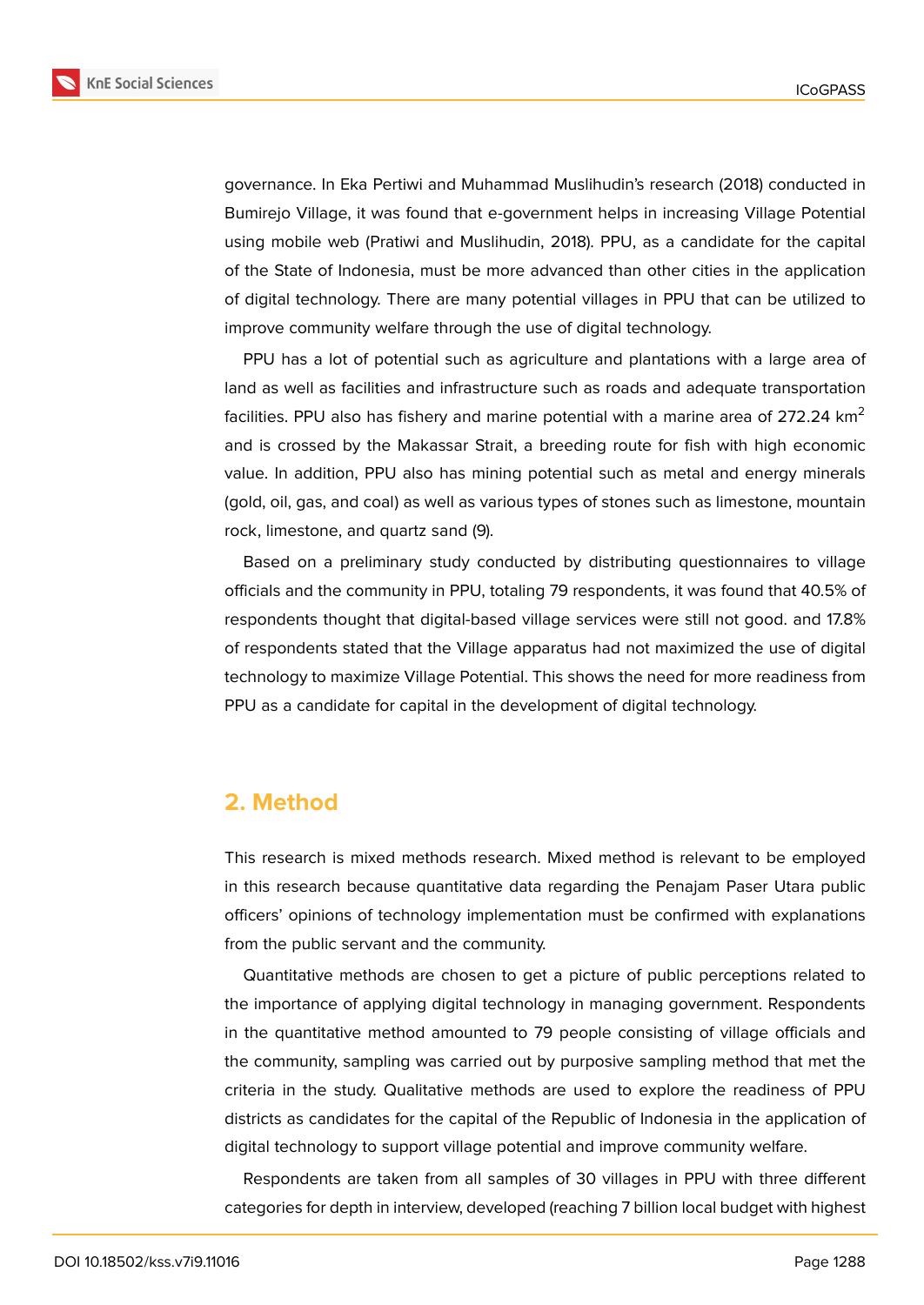

information technology performance), middle level (with 6–3billion local budget, average information technology uses) and lower ( less than 3 billion with lowest information technology use). Table 1 shows the characteristics of the respondents were 73.4% high school.

| Data                            | F  | %     |
|---------------------------------|----|-------|
| Age                             |    |       |
| $<$ 25 years( Z Gen)            | 10 | 12,8% |
| 25-40 years (Y Gen/Millennials) | 44 | 56,4% |
| > 40 Tahun (X Gen)              | 24 | 30,8% |
| <b>Occupation</b>               |    |       |
| <b>Village Committee</b>        | 49 | 62,0% |
| Society                         | 30 | 38,0% |
| <b>Education</b>                |    |       |
| <b>Bachelor</b>                 | 15 | 19,0% |
| Diploma/Non Degree              | 6  | 7,6%  |
| $\leq$ High School              | 58 | 73,4% |

Resource: Primary Data

Furtherly, most of respondents are gen Y or millennials who are expected to be more aware of digital information and its impact on the district. It is 30,8 percent up to 40 in which wisdom and action can be run parallel with the millenials. The variety of respondents characteristics is equivalent with the answers that are based on the readiness of village management in Information technology used to prepare the district to become capital of Indonesia.

# **3. Result**

Since its announcement is to become the nation's capital, readiness related to digital implementation needs to be improved. The community is one of the parts affected by the planned relocation of the capital. The people of PPU Regency must be ready to accept the changes that will occur in their place of residence. In addition, the potential of the region must also be sufficient to become the capital of the country.

#### **3.1. Description of Research Area**

North Penajam Paser Regency is an area in the southern part of East Kalimantan, Indonesia. In the north, it is bordered by Loa Kulu Subdistrict and Loa Janan Subdistrict,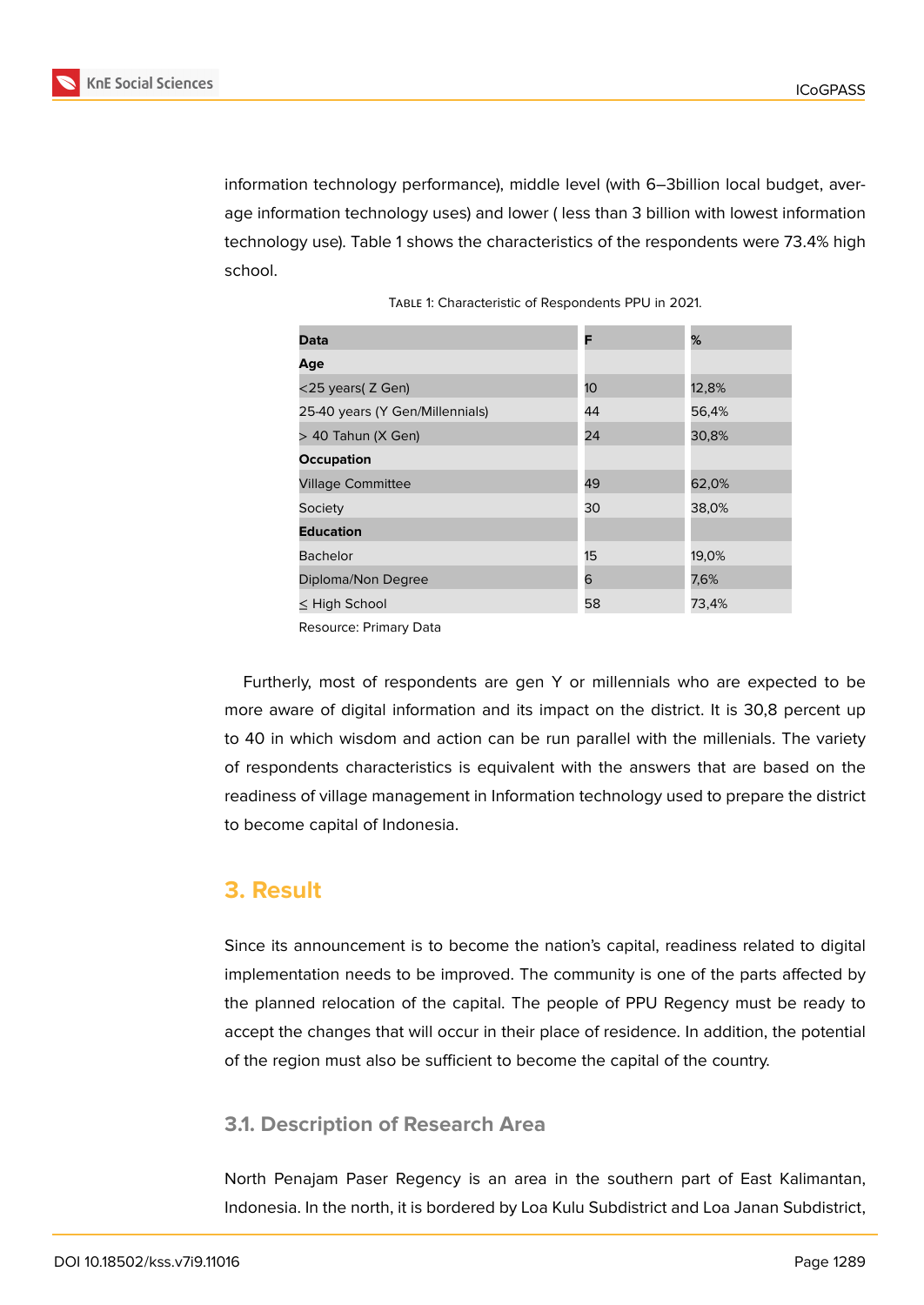



### **KAB. PENAJAM PASER UTARA**

**Figure** 1: Borders of Penajam Passer Utara, Its Administrations and Missions.

Kutai Kartanegara Regency, in the east by Samboja Subdistrict, Kutai Kartanegara Regency, Balikpapan City and the Makassar Strait, in the south by Longkali Subdistrict, Paser Regency and Makassar Strait, and in the west by Bongan Subdistrict. West Kutai Regency and Longkali District, Paser Regency. North Penajam Paser Regency consists of 4 sub-districts, 24 sub-districts, and 30 villages as the front line of excellent community service.

PPU Regency has a vision to realize the people of North Penajam Paser Regency who are prosperous, qualified, independent in a peaceful, just and religious life. In achieving this vision, PPU Regency has 5 missions called the PPU Development Panca as follows.

- 1. Improving HR capabilities by mastering Science and Technology (IPTEK) and Faith and Taqwa (IMTAQ);
- 2. Organizing good, efficient and effective government governance free from corruption, collusion, and nepotism;
- 3. Maintain, improve and build regional infrastructure;
- 4. Empower and improve the socio-economic life of the community; and
- 5. Optimizing the potential of natural resources for the welfare of society with an environmental perspective.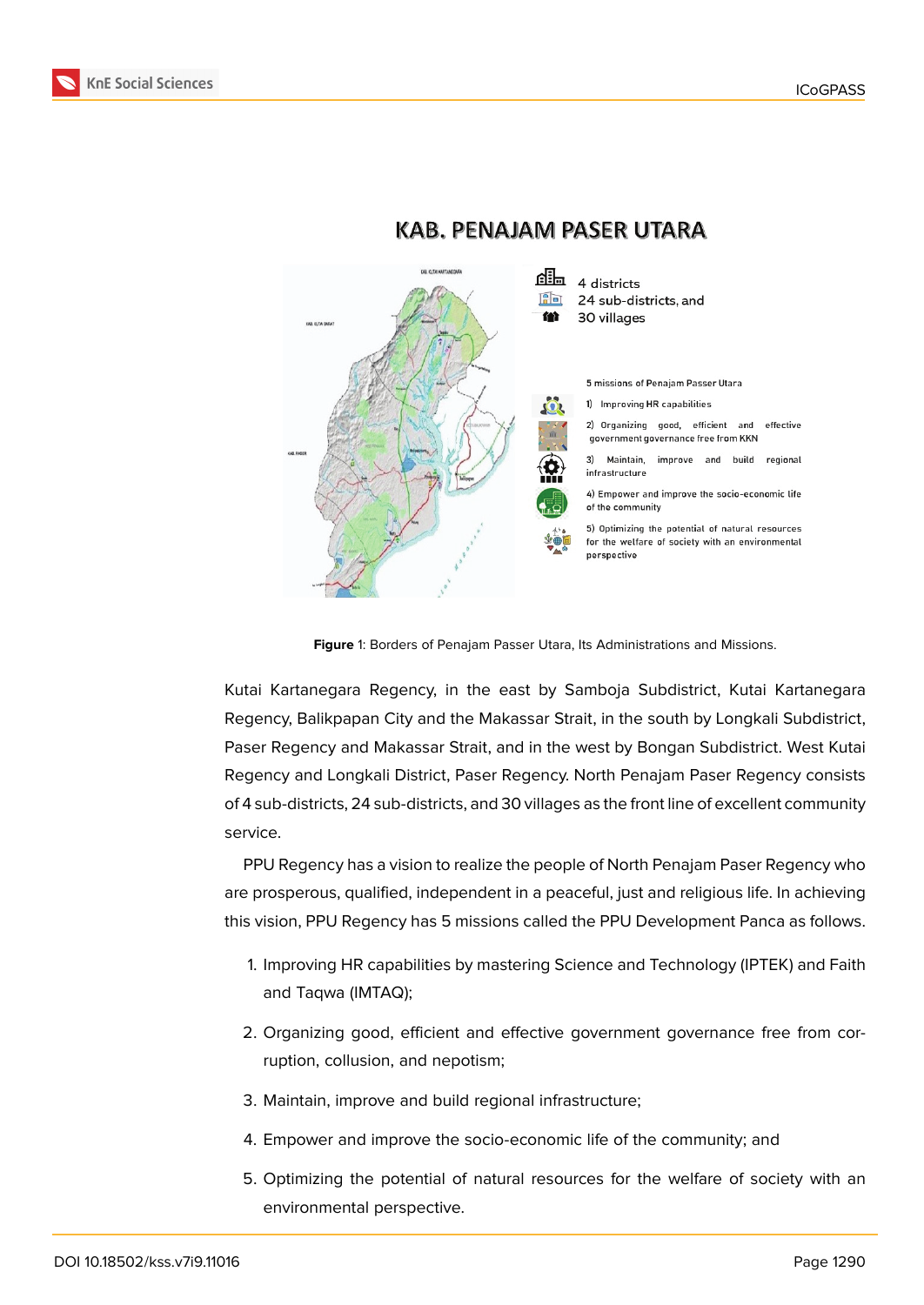

One of these missions is to increase the capacity of human resources by mastering Science and Technology (IPTEK) and Faith and Taqwa (IMTAQ), as well as the mission to optimize the potential of natural resources for the welfare of society with an environmental perspective. These two missions become sustainable with each other where the implementation of e-government can increase the potential of the village which will have an impact on improving people's welfare.

### **3.2. Potency of Development in Penajam Paser Utara District**

PPU Regency is one of the rice granaries in East Kalimantan. The main food crop production produced by PPU Regency is in the form of rice, secondary crops (maize), soybeans, peanuts, green beans, cassava and (sweet potato) and major vegetable and fruit crops (horticulture). Plantation commodities in PPU Regency are oil palm, rubber and coconut. In addition, commodities that are also widely developed are coffee, cocoa, and pepper. PPU also has Fisheries and marine. With a sea area of 272.24 Km2, PPU Regency has the potential for abundant fishery products, especially in the Makassar Strait area, which is a breeding ground for fish that has high economic value. In addition to aquaculture, currently PPU Regency also continues to cultivate seaweed. With a fairly long coastline, namely a coastline of more than 27.25 km and sea currents/the Makassar strait are not so strong, PPU's coastline is suitable for seaweed cultivation. In farming, PPU has very good potential for the development of animal husbandry with such a large vacant land and abundant animal feed, making it suitable for grazing and the location of cages for livestock.

Borneo is well known for mining exploration, it has quite diverse quarry mining resources, ranging from industrial materials, metal mineral minerals and energy as well as non-oil and gas materials, but these mining resources have not been explored and utilized optimally. Further in Industry and Commerce, it has a large industrial and trade potential. Currently the development of industry, especially micro, small and medium enterprises is quite good. PPU is a producer of handicrafts, such as ceramics, marble, wooden boats, furniture, rattan and PPU specialties, such as amplang milkfish, ginger ting-ting and others. Lastly on Tourism both natural and artificial tourism, as well as traditional cultural arts that can be developed, such as: Tanjung Jumlai Beach Tourism Object, Gusung Island Tourism Object Off Tanjung Jumlai Beach, Kwangan Island Tourism Object, Deer Captive Tourism Object, Tourism Object Sipakario Beach Tourism, Coral Reef Tourism Object, Corong Beach Tourism Object, Twin Caves Tourism Object, Karst Cave Tourism Object, Waru Reservoir Tourism Object, and others.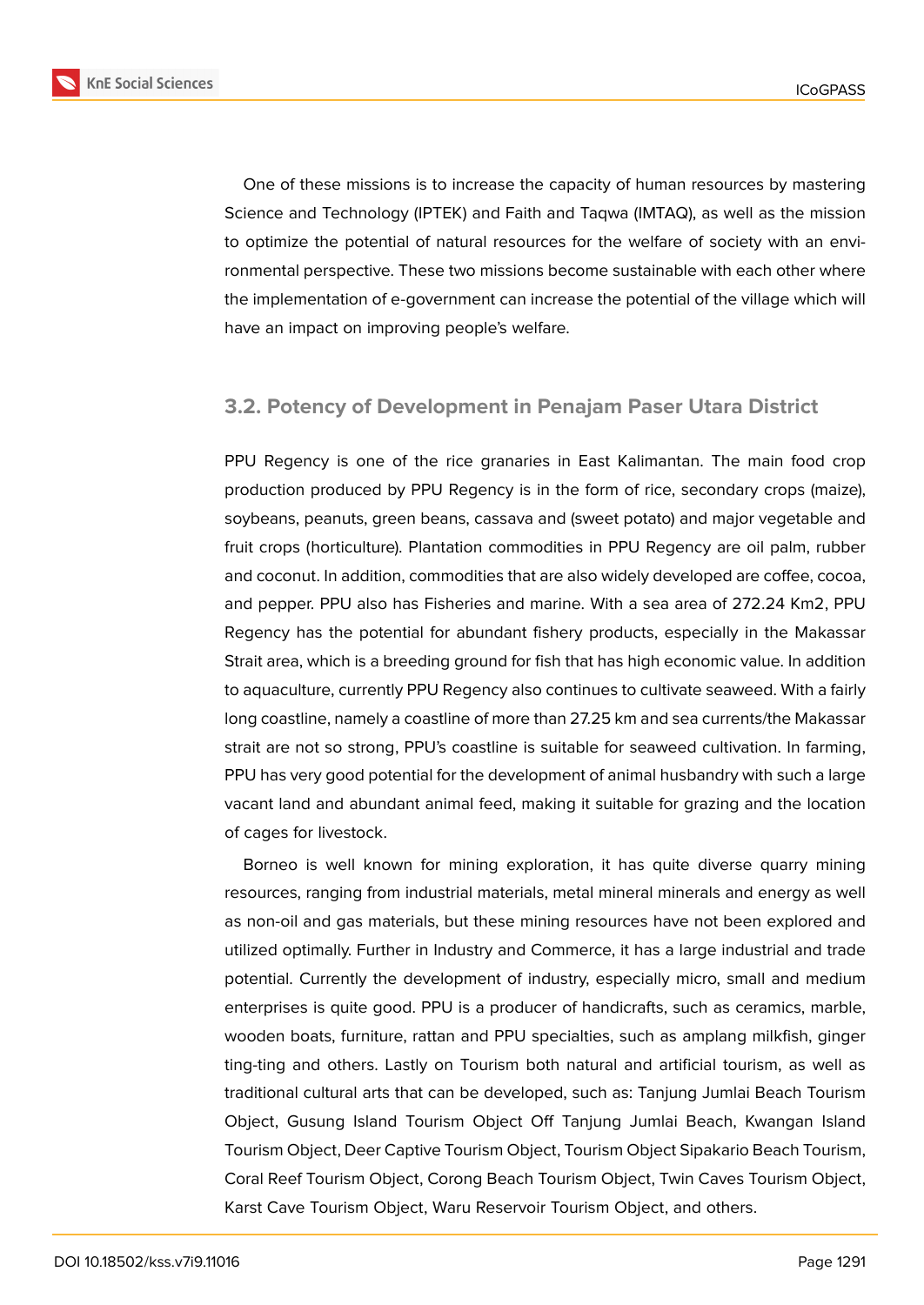

#### **3.2.1. Discussion**

As one of the regencies that will be planned to become the nation's capital, readiness related to digital implementation needs to be improved. The community is one of the parts affected by the planned relocation of the capital. The people of PPU Regency must be ready to accept the changes that will occur in their place of residence. Therefore, the researchers distributed questionnaires to determine public perceptions regarding the urgency of implementing information technology in PPU Regency as well as an illustration of the extent to which information technology was applied in PPU Regency.

Based on the primary data and interviews on public perceptions on the Urgency of implementing information technology in public services as a form of e-government in North Penajam Paser Regency, table 2 indicates that they have not yet maximized the implementation of the information technology system to serve the community. Among 10 villages boards that were interviewed stated that they agree to have information technology in serving the community however their capacity resources are not enough. Members of the village's board are 70 percent only with high school qualifications, their skill of innovation limited, they certainly need more training and supervision.

In addition, the use of information technology to support the village's board apparently more than 70 % disagree, in which basically they still do manual services. It is supposedly not only a finance report regularly to the central government on the use of village budget but also any other services, for example applying marriage, birth and death certificate, business license, any available local training for new enterprises. Unfortunately, the capacity and the willingness to apply information technology system is not hand in hand. When they commit to applying information technology (40%) and its application to qualify and shorten time consuming services, they do not have sufficient support. Business as usual. They come at 8 am and finish at 4, daily as usual habit. Changing to have PPU as capital of Republic of Indonesia in all aspects of services seems in slow mode.

There are a lot of best practises among villages in Indonesia that tremendously improve the people's quality of life by gaining economic growth from tourism. Those villages apply information technology to endorse the marketing. However, tourism sites in PPU stay natural, untouchable to be widely promoted and bring more income to the community. More than 60 % respondent confirmed that information technology has not been applied to endorse tourism along with those who stated that information technology has not been able to increase people welfare. Smart villages that have increased other villages in Java for tourism for example because they have applied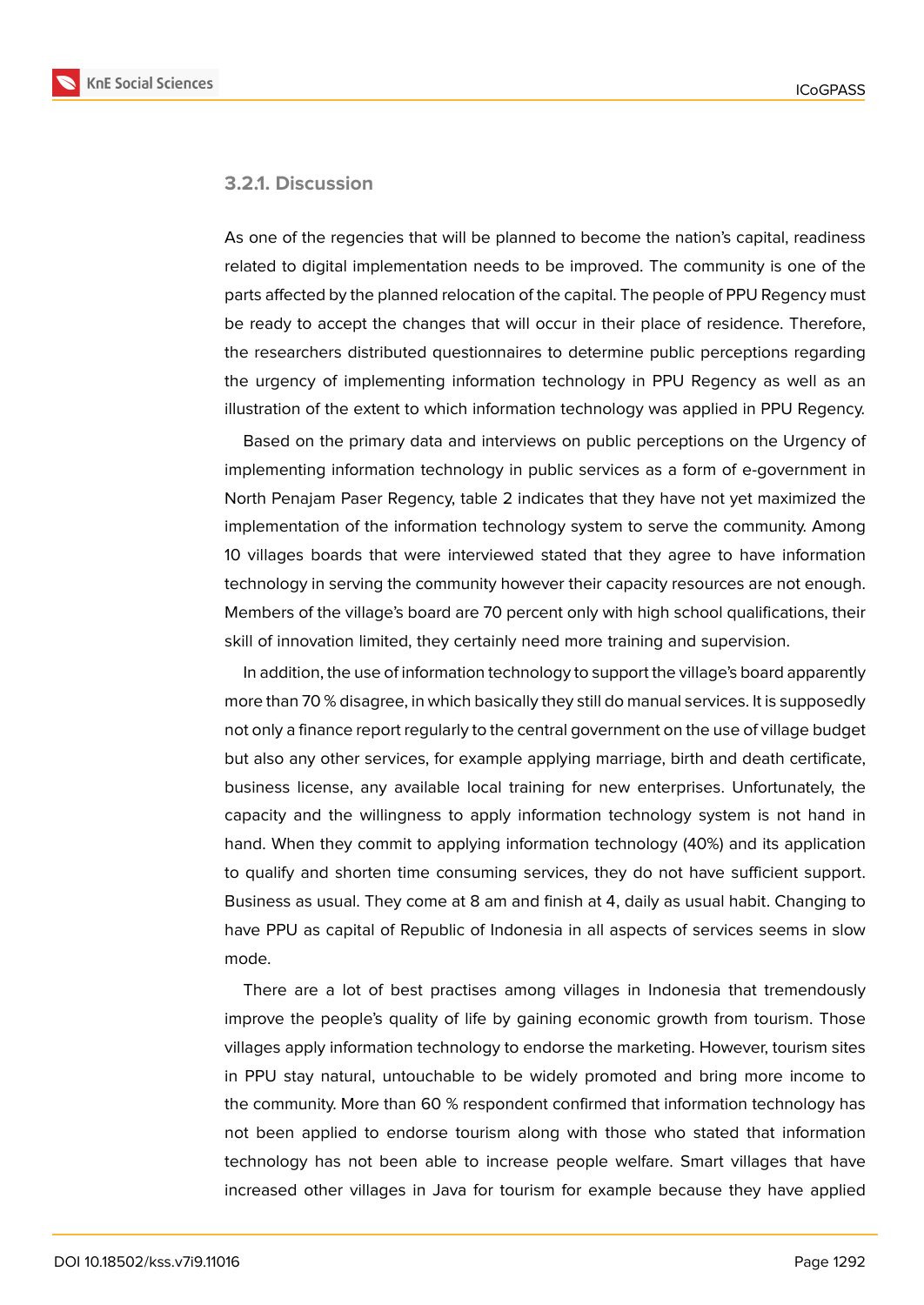

| Data                                                                                                     | F  | %     |
|----------------------------------------------------------------------------------------------------------|----|-------|
| Information Technology has improved services to the community                                            |    |       |
| strongly disagree                                                                                        | 36 | 45,6% |
| partly disagree                                                                                          | 40 | 50,6% |
| Agree                                                                                                    | 3  | 3,8%  |
| strongly agree                                                                                           | 0  | 0%    |
| don't know                                                                                               | 0  | 0%    |
| Information Technology has supported Village's Board Task Completion                                     |    |       |
| strongly disagree                                                                                        | 27 | 34,2% |
| partly disagree                                                                                          | 45 | 57,6% |
| Agree                                                                                                    | 7  | 3,8%  |
| strongly agree                                                                                           | 0  | 0%    |
| don't know                                                                                               | 0  | 0%    |
| Village' board has committed to promoting digital-based services                                         |    |       |
| strongly disagree                                                                                        | 11 | 13,9% |
| partly disagree                                                                                          | 25 | 31,6% |
| Agree                                                                                                    | 39 | 49,3% |
| strongly agree                                                                                           | 1  | 1,3%  |
| don't know                                                                                               | 3  | 3,8%  |
| Digital-based services are already going well                                                            |    |       |
| strongly disagree                                                                                        | 16 | 20,2% |
| partly disagree                                                                                          | 57 | 72,1% |
| Agree                                                                                                    | 3  | 3,8%  |
| strongly agree                                                                                           | 0  | 0%    |
| don't know                                                                                               | 3  | 3,8%  |
| Utilization of Information Technology has maximized regional potential                                   |    |       |
| strongly disagree                                                                                        | 14 | 17,7% |
| partly disagree                                                                                          | 51 | 64,6% |
| Agree                                                                                                    | 13 | 16,5% |
| strongly agree                                                                                           | 0  | 0%    |
| don't know                                                                                               |    | 1,3%  |
| Utilization of Information Technology has affected the utilization of<br>regional potential              |    |       |
| strongly disagree                                                                                        | 17 | 21,5% |
| partly disagree                                                                                          | 56 | 70,9% |
| Agree                                                                                                    | 6  | 7,6%  |
| strongly agree                                                                                           | 0  | 0%    |
| don't know                                                                                               | 0  | 0%    |
| The potential of the area managed by Information Technology has<br>improved the welfare of the community |    |       |
| strongly disagree                                                                                        | 20 | 25,3% |
| partly disagree                                                                                          | 47 | 59,5% |
| Agree                                                                                                    | 11 | 13,9% |
| strongly agree                                                                                           | 0  | 0%    |
| don't know                                                                                               | 1  | 1,3%  |
|                                                                                                          |    |       |

Table 2: Frequency Distribution of Respondents' Perceptions related to Information Technology in PPU District on 2021.

Resource: Primary Data, PPU April 2021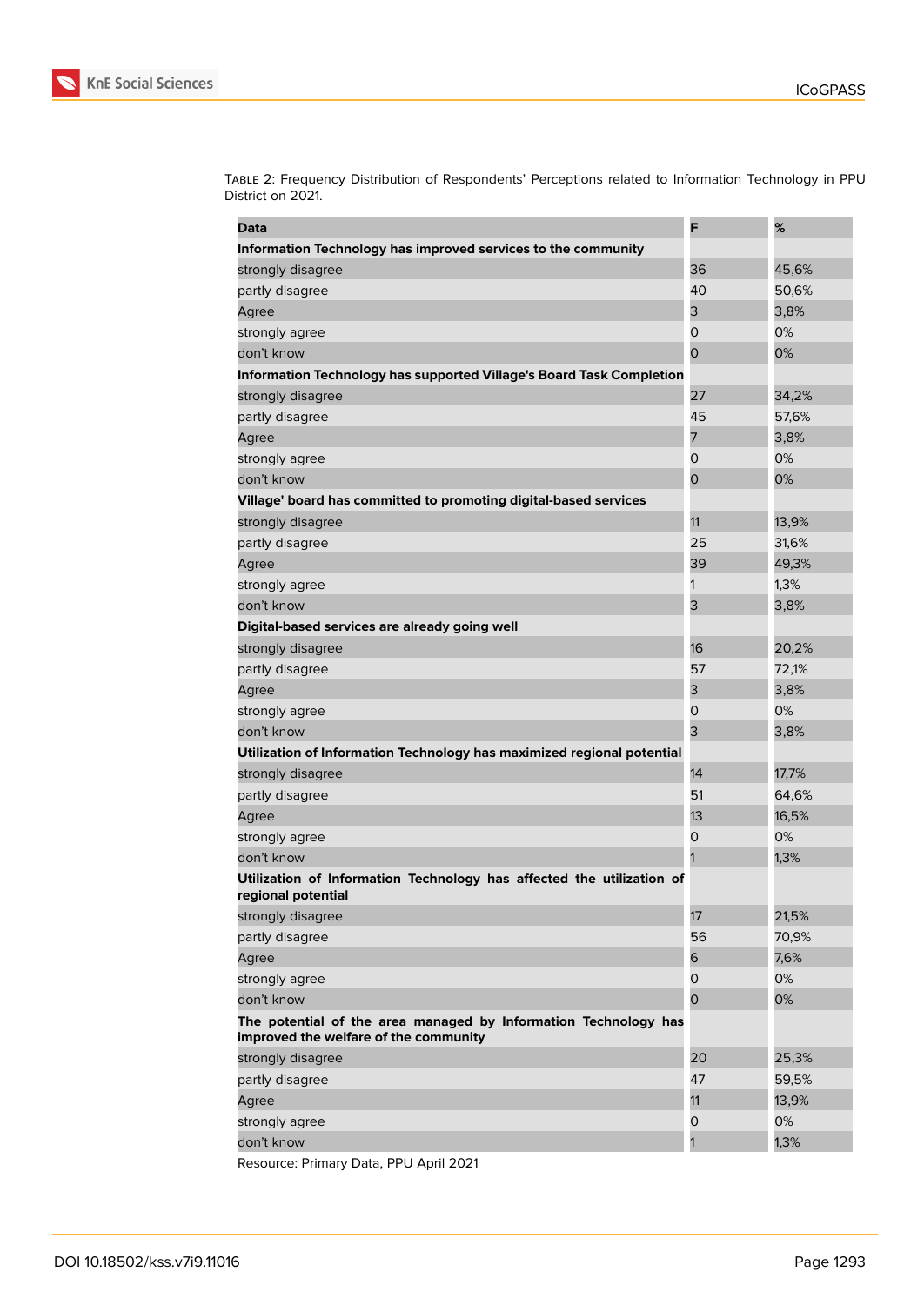

**KnE Social Sciences** 

information technology and any social media to promote their sites. Food corner, travel agents, hotels and home living, souvenirs, all grown when tourism increased. Village's board has not been able to support people increasing their UMKM, small enterprises by any information technology application. Community by themselves to do some business online individually which gradually can not turn much change into society.

PPU potencies are supposedly enough to support PPU as a new capital of Indonesia. However, in terms of information technology capacity, among the respondents argue that it is applied for village fund reports and other administration requirements to the district. Supporting a system to have villages improve their trade or its tourism is still questioned. Helena, the head of Dayak Tribe (interviewed in PPU, April 13, 2021) clearly conveyed her concerns that the local people would be heard in the plan of making PPU as capital. It is not only on matters of delayed information technology use but having local's voices is much more important. Among 30 villages in PPU, they do have disparities in potency, capacity and public services. Local tribes according to Local Government Regulation Number 2 in 2017 are Paser Tribe. She admitted that information technology only applied for a finance report only as accountability for the Village Fund used. Unfortunately, it has not been widely applied to promote local economic power. The highest village fund is 7 billion in which 10% of APBD (local government budget) must be divided into 30 villages.

Villages' board understands that the condition of PPU as the future capital of Indonesia needs a massive improvement not only in infrastructures but also human capital. The information technology's application needs to be applied to the village's board. Once they are acknowledged the benefit of information technology to serve the public easier, then the village fund can be used to support them. Nonetheless, information technology must be able to support the society's economic gain by promoting local products. Increase the local products by technology given by internet surfing on many simple technologies that suit the local's product. They do need more training to change their local perspective into a capital city. information technology is there but the cultures and the supervision to the villages' board are still strongly needed.

# **4. Conclusion**

Information technology as a precondition to be used in the future capital city of Indonesia is still widely lower than expected. In general, Villages' board capacity along with the society have not applied maximally information technology both to serve the public as well as to support community development. Preparing PPU to be capital needs more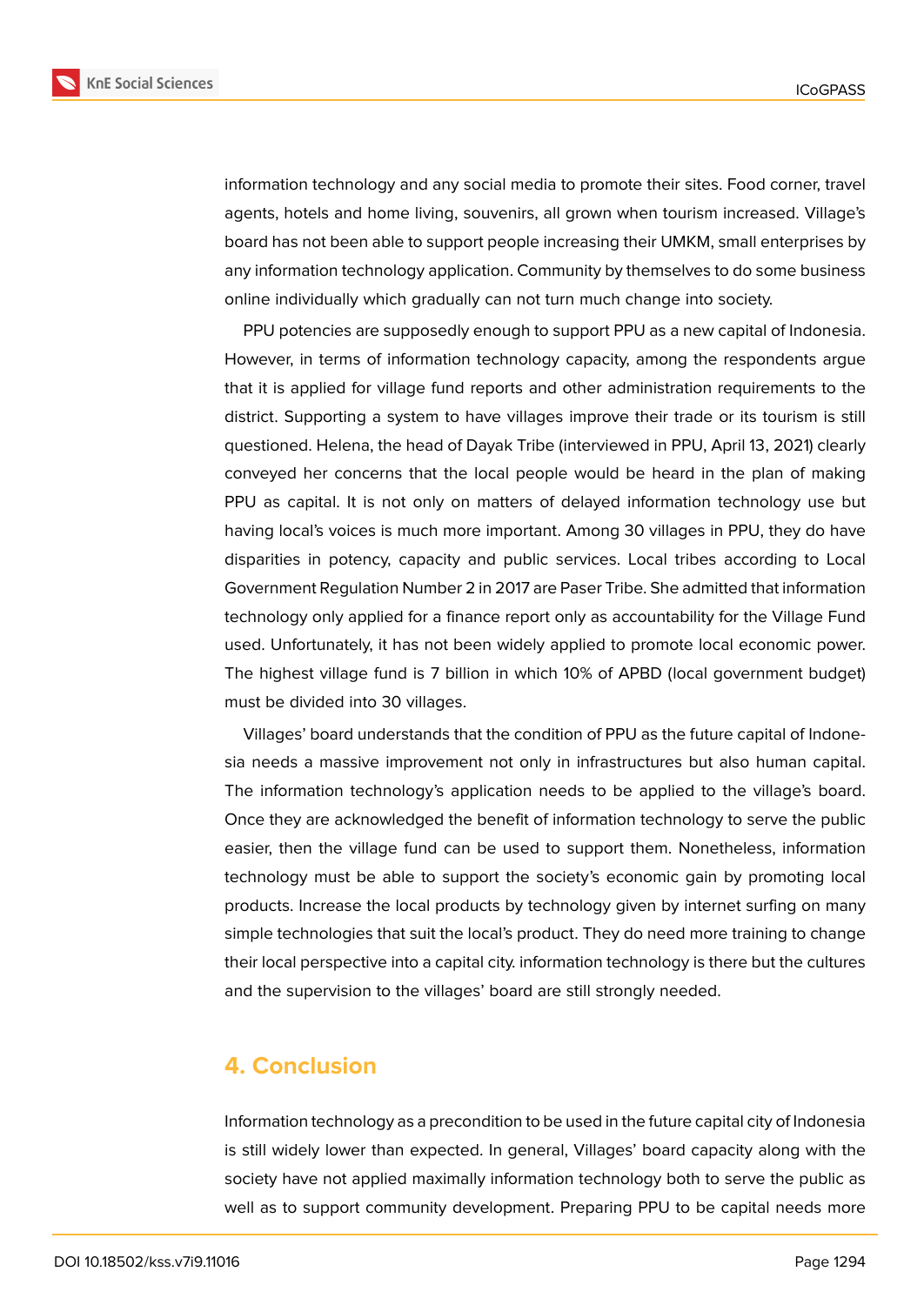

years for improvement otherwise most business will be slow run. Being a capital means all the state programs nationally and internationally must be provided. Nationally is to take care of 34 provinces, 540 districts with arou 270 million population. Internationally, it is to support 99 countries that have cooperation with Indonesia

# **5. Recommendation and Future Research**

Penajam Paser Utara is information technology application is a must and needs to be strongly developed which is started in the villages. The need for the future research is to study the support and strategy from the central government in transforming Penajam Paser Utara Regency, in terms of Information Communication and Technology preparation. It is very important to analyze this plan, to assess, evaluate and suggest better policy while the development is in progress.

# **References**

- [1] Setiaji P,PLM,&UAB. Web-Based Village Information System in Dalegan Village– Panceng District-Gresik Regency. Kontribusia: Research Dissemination for Community Development, 2(2). 2019;: p. 39-41.
- [2] Choirunnisa U,&RR. ICT Usages in Yogyakarta's Tourist Villages Development. Journal of Indonesian Tourism and Development Studies. 2020; 8(2): p. 112-118.
- [3] Aziiza AA,&STD. (2020). The smart village model for rural area (case study: Banyuwangi Regency). In IOP Conference Series: Materials Science and Engineering: IOP Publishing. p. 012011IOP Publishing.
- [4] Samih H. Smart cities and internet of things. Journal of Information Technology Case and Application Research. 2019; 21(1): p. 3-12.
- [5] Baark E. The accumulation of technology: Capital goods production in developing countries revisited. World Development. 1991; 19(7): p. 903-914.
- [6] Asmara GC. [Online].; 2019 [cited 2021 May 27. Available from: https://www.cnbcindonesia.com/news/20190826134234-4-94661/ini-5-alasanjokowi-pilih-kaltim-jadi-ibu-kota-baru-ri 26 August 2019.
- [7] Herdiana D. Menemukenali Syarat Keberhasilan Pemindahan Ibu Kota Negara [Identifying Conditions for Successful Relocation of the Nation's Capital]. Jurnal Politica Dinamika Masalah Politik Dalam Negeri dan Hubungan Internasional. 2020; 11(1): p. 1-18.